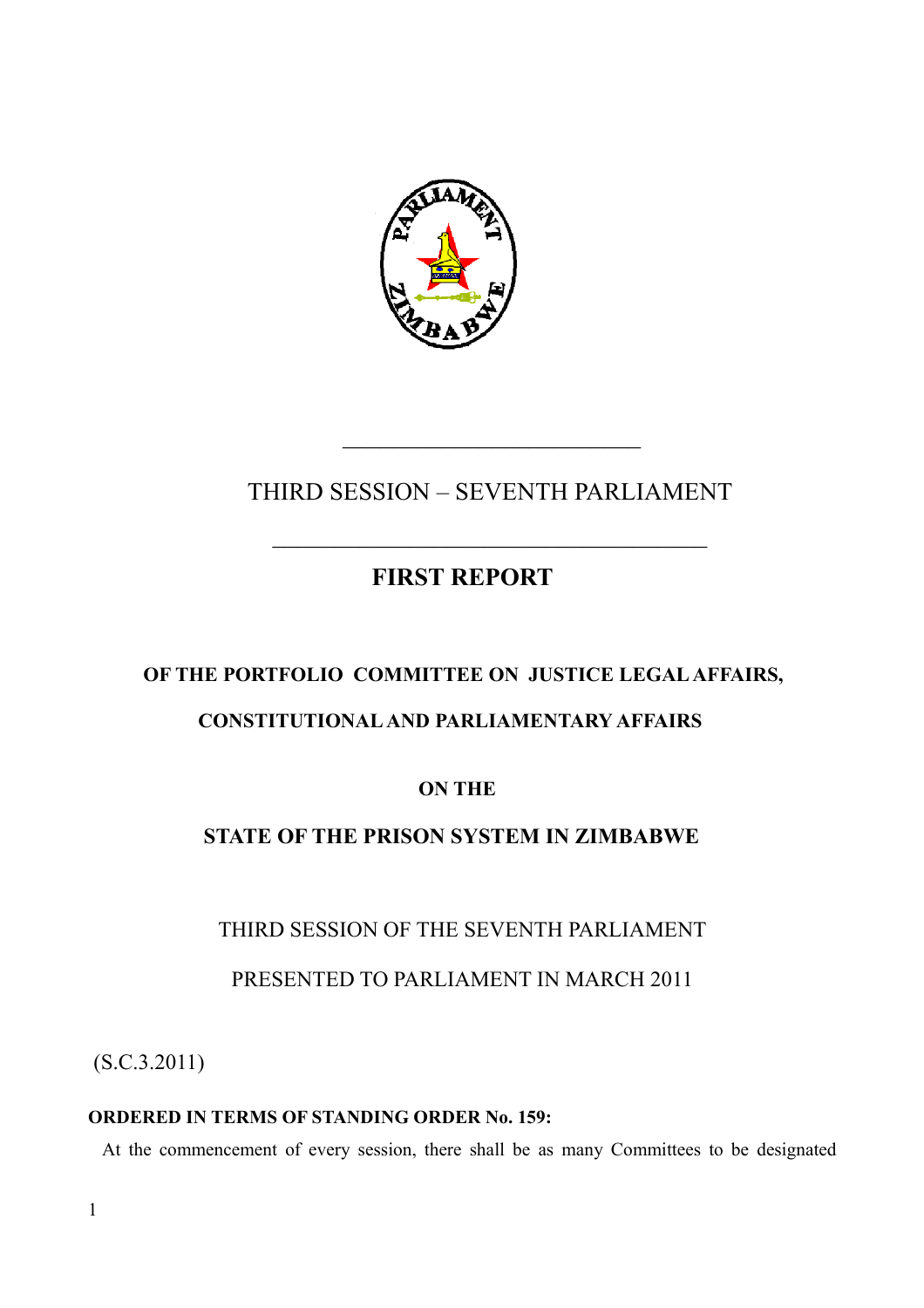according to government portfolios as the Standing Rules and Orders Committee may deem fit.

 It shall be the function of such Committees to examine expenditure administration and policy of government departments and other matters falling under their jurisdictions as Parliament may, by resolution determine.

The members of such Committees shall be appointed by the Standing Rules and Orders Committee, from one or both Houses of Parliament, and such appointments shall take into account the expressed interests or expertise of the Members and Senators and the political and gender composition of Parliament.

Each select Committee shall be known by the portfolio determined for it by the Standing Rules and Orders Committee.

# **TERMS OF REFERENCE OF THEMATIC COMMITTEES S.O 160**

Subject to these Standing Orders a Thematic Committee shall:

i.Consider and deal with all Bills and Statutory Instruments or other matters which are referred to it by or under a resolution of the House or by the Speaker of the House;

ii.Consider or deal with an appropriation or money bill or any aspect of an appropriation or money bill referred to it by these Standing Orders or by or under resolution of this House;

iii.Monitor, investigate, inquire into and make recommendations relating to any aspect of the legislative programme, budget, rationalization, policy formulation or any other matter it may consider relevant of the government department falling within the category of affairs assigned to it, and may for that purpose consult and liaise with such a department;

iv.Consider or deal with all international treaties, conventions and agreements relevant to it, which are from time to time negotiated, entered into or agreed upon.

(i)

On Tuesday, 13 July 2010, the Speaker announced that the Committee on Standing Rules and Orders nominated the following members to serve on the Portfolio Committee on Justice Legal Affairs, Constitutional and Parliamentary Affairs.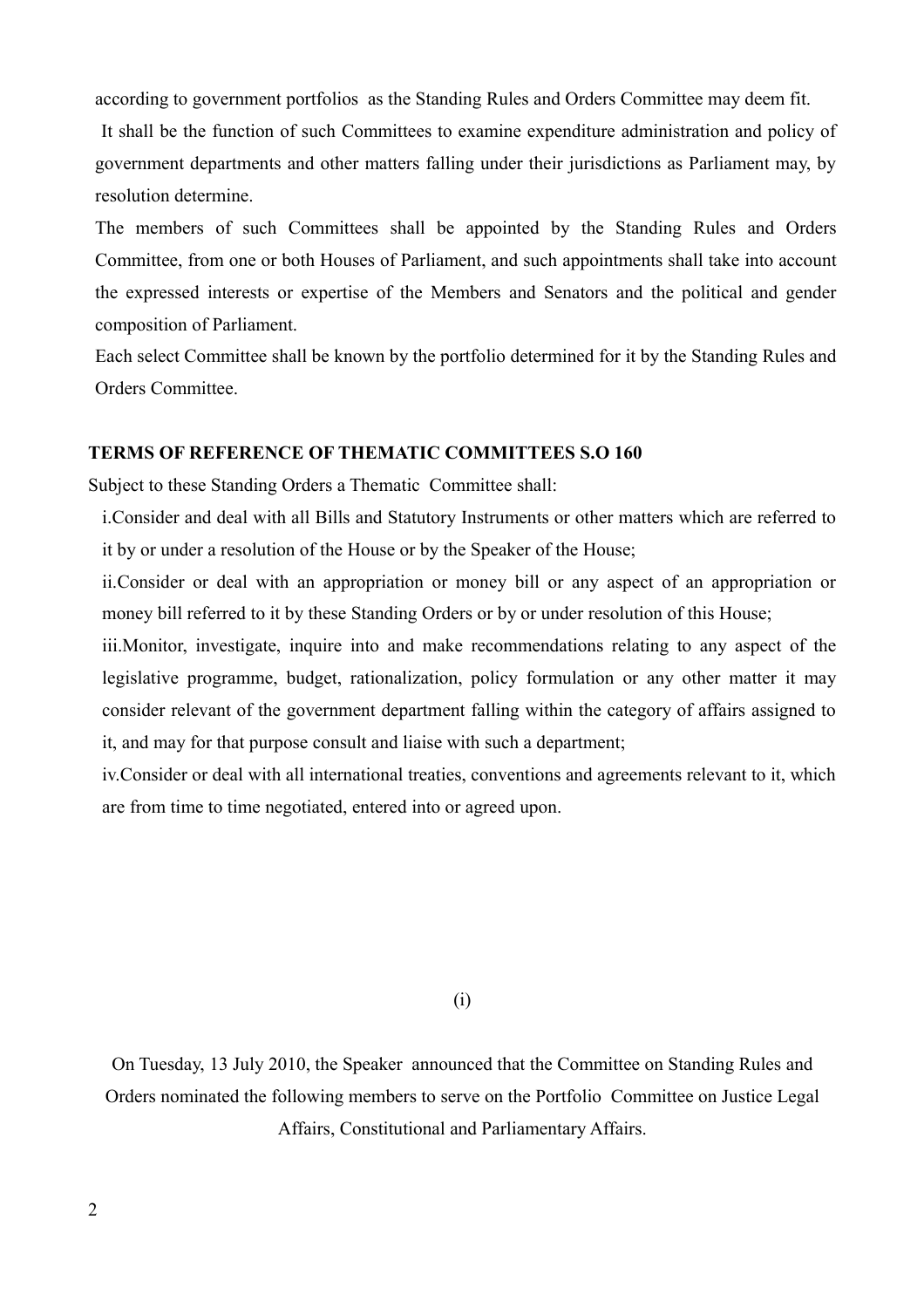Hon. Gonese I.T

Hon. Kapesa R.

Hon Mangami D.

Hon. Mangwana P.

Hon. Matiza J.

Hon. Mnkandhla T.

Hon. Muchauraya

Hon. Mushonga S.

Hon. Mwonzora D.

Hon. Parirenyatwa D.

Hon. Shoko M.

Hon. Tshuma B

**Hon Mwonzora D. Chairperson**

# **1. Introduction**

1.1 As part of its oversight role, this Committee conducted a fact finding visit to prisons with the view of assessing the working conditions for Zimbabwe Prison Services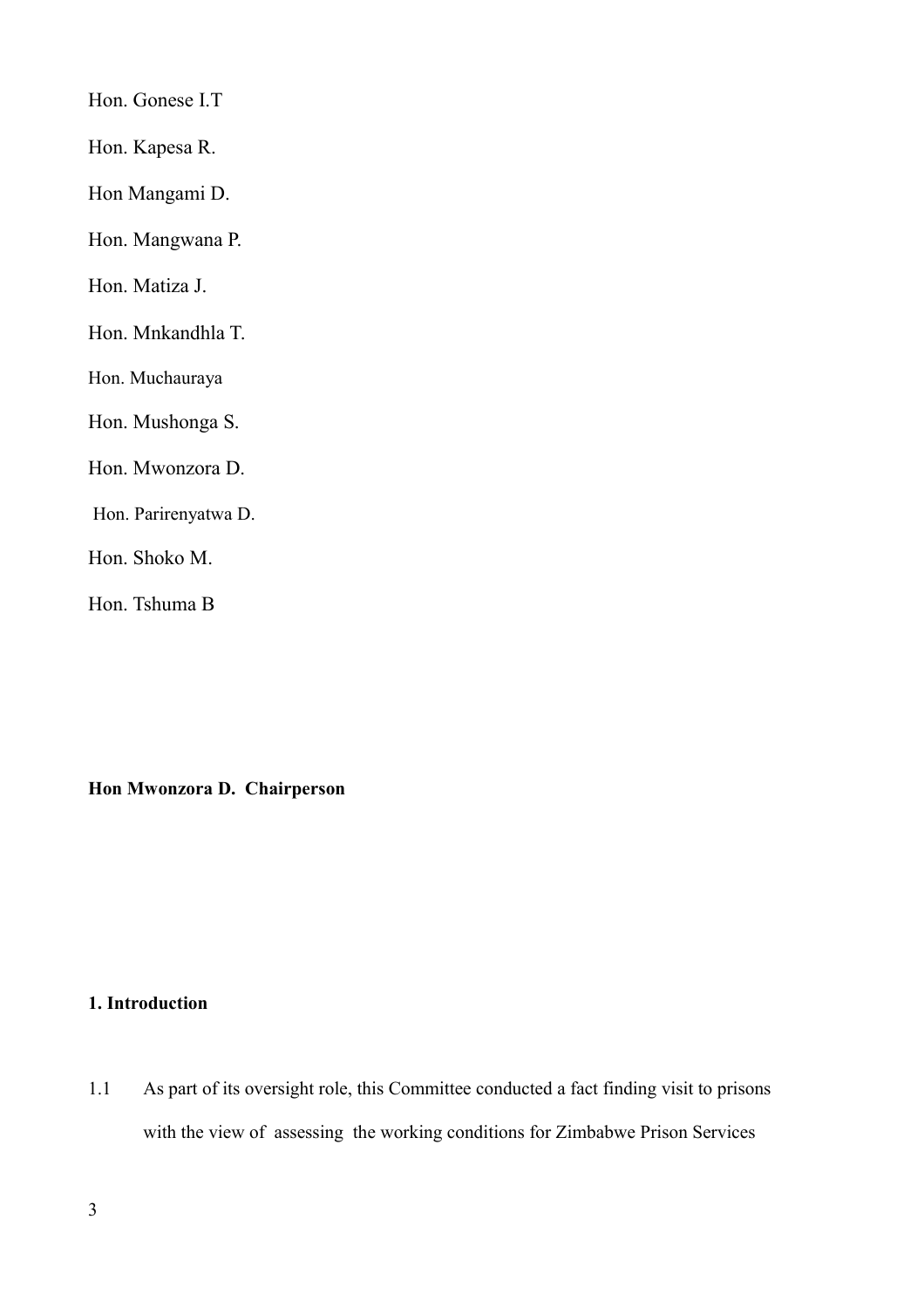officials, the welfare of prisoners as well as the condition of prisons.

# **2. Methodology**

2.1 The Committee visited Harare Central and Remand Prisons. It received oral and written evidence from prison officials and prisoners. The Committee also toured the cells, kitchens, clinic and storerooms. On the basis of its findings, the Committee hereby presents its Report in this August House. .

# **3**. **Committee's Findings**

**3.1.1** The Committee gathered that Harare Central Prison is a grade 3 prison with a maximum wing which accommodates prisoners sentenced to death.

**3.1.2** The prison has a holding capacity of 1 470 prisoners and at the time of the Committee's visit the prison had 1 168 inmates . The population can be broken down as follows;

B Class 397

C Class 722

D Class 1

Prisons 48

**3.1.3** The prison is facing a lot of challenges in terms of uniforms for staff and inmates, staff accommodation, transport and prisoners food.

**3.2.1** The Committee gathered that the statutory requirements for prisoners' uniforms is at least two pairs per person. However, there are massive shortages of uniforms due to inadequate funding such that prisoners have one pair of uniform each which was donated by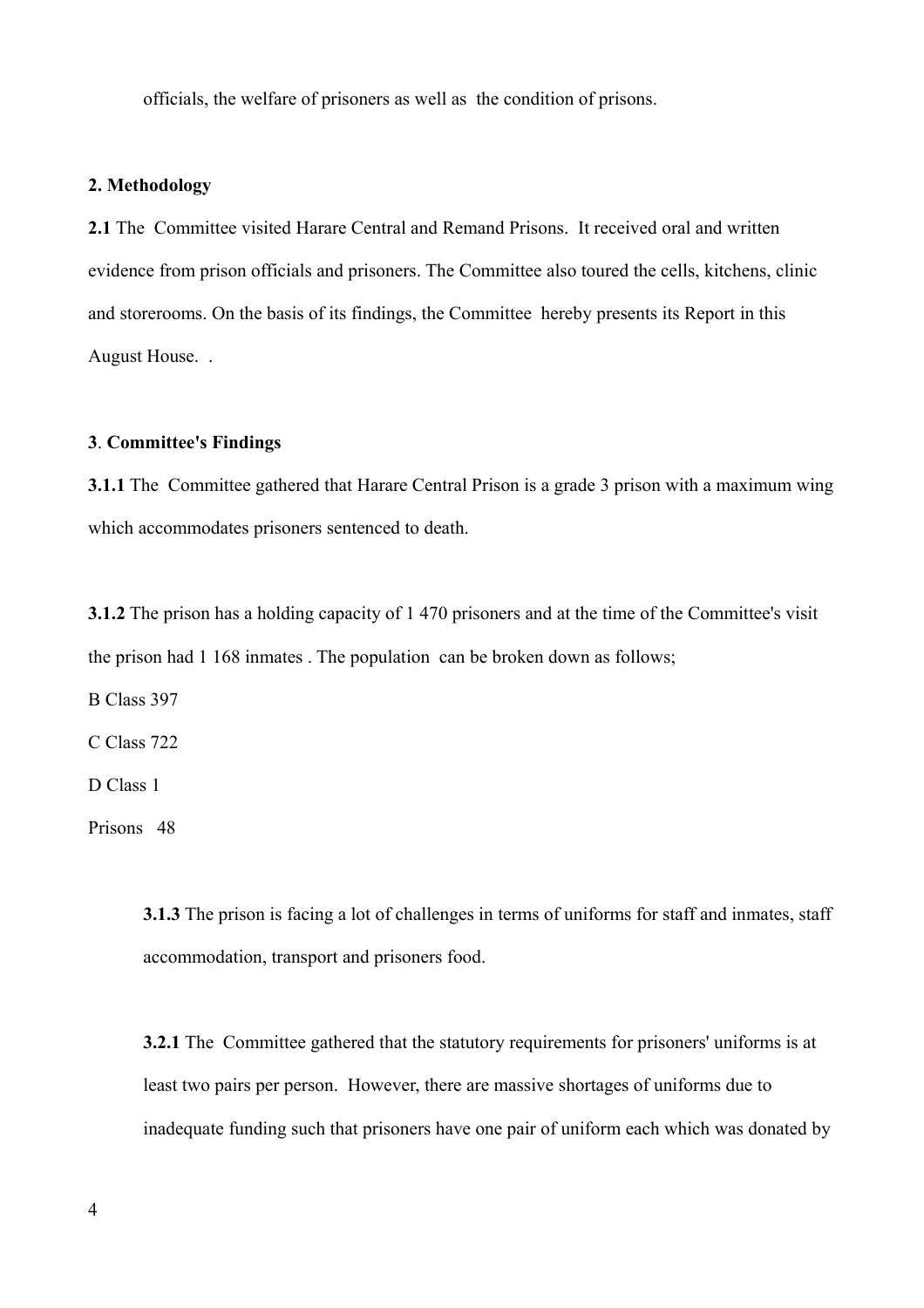the International Committee of the Red Cross.

**3.2.2** The prison officers should be properly dressed in uniforms but currently they are operating in mixed dressing. This Committee was informed that Prison Officers have gone for more than five years without being issued new uniforms.

**3.2.3** The required uniforms for officers include footwear, badges of ranks, color badges and headgear which are all imported from South Africa and Botswana. However, some uniforms can be made from textile material for the inmates and prison officers at a low cost in the prison workshop, hence adequate funds are required.

**3.2.4** The Committee noted that due to inadequate funding, prisoners, who should have at least 3 blankets, are forced to use tattered lice infested blankets.

#### **3.3 State of Cells**

**3.3.1** The Committee toured the prisons complexes and noted that the state of cells was appalling.

**3.3.2** The Committee was disturbed to note that in both prisons there were no toilets in most of the cells such that prisoners resorted to buckets. In cells which had toilets, they were not secluded, therefore, denying prisoners privacy. The previous Committee in its

reports had recommended that toilets be secluded. To date, this had not been done. To make matters worse the flushing system in most of the toilets was not functioning and this exposes prisoners to diseases out break. In the juvenile cell, the toilet's sewage system was blocked but it was still being used.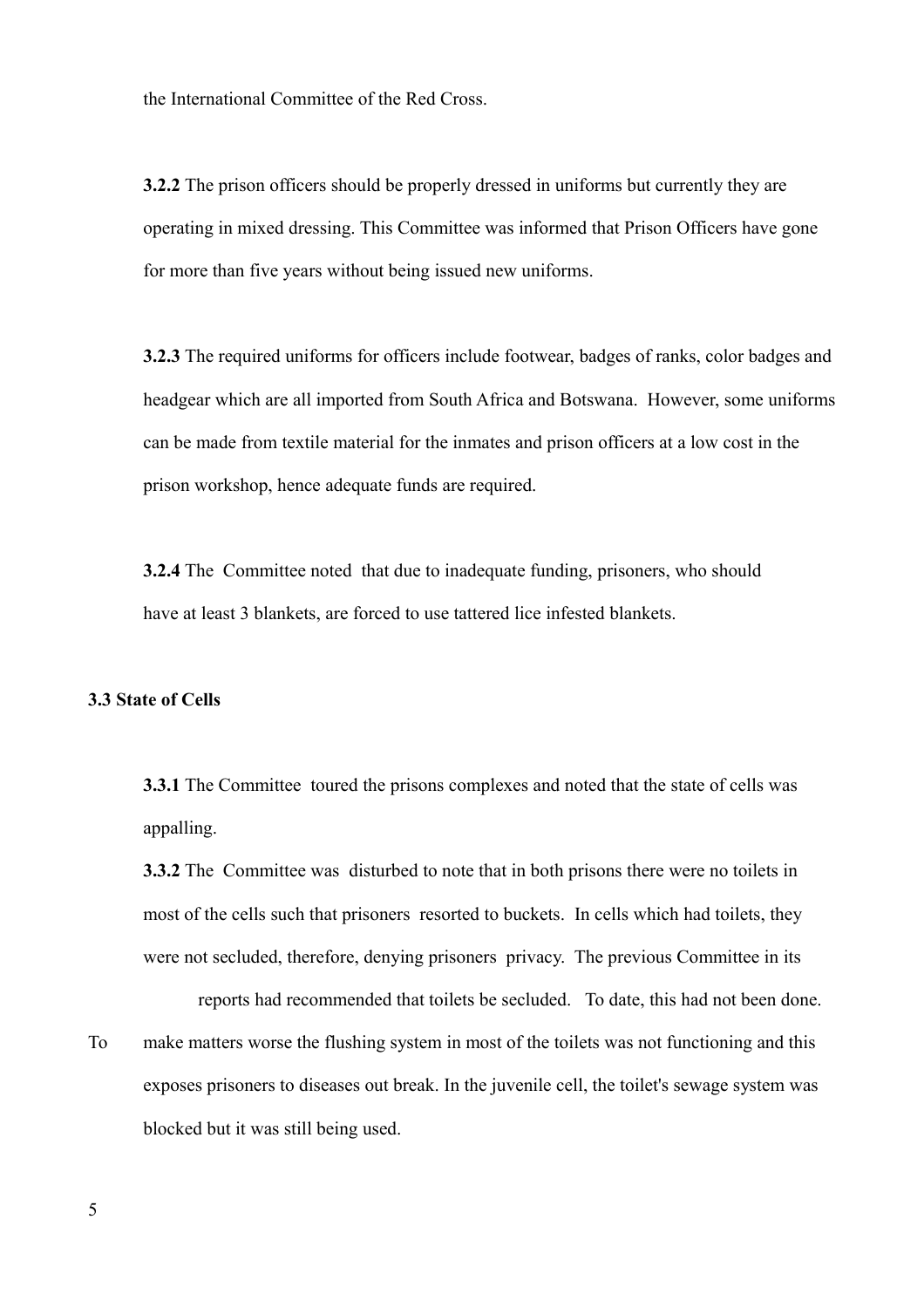**3.3.4** The Committee was informed that the funds allocated for water and electricity were inadequate and this may result in power and water being cut off. The Committee is of the view that electricity and water are very critical to institutions such as prisons. Lack of adequate water for cleaning, cooking and bathing exposes inmates to disease outbreaks such as cholera, dysentery and diarrhea. It is, therefore, submitted that the Ministry of Finance should allocate adequate resources for such line items for the smooth running of the prisons.

# **3.4 Prisoners and Staff Rations**

**3.4.1** The committee noted with concern that there were serious shortages of food stuffs such as sugar, mealie-meal, cooking oil and meat at the prison. Inmates go for months without some of the basic commodities. The Committee was informed that due to scanty allocations , it was very difficult to maintain and sustain the basic human standards or meeting the statutory obligations resulting in prisoners suffering from diseases such as pellagra , a skin disease caused by malnutrition.

**3.4.2** The Committee was further informed that the Zimbabwe Prison Service was facing serious problems on prisoner's rations because of budgetary constraints. Prisoners are fed with sugarless porridge in the morning, sadza and beans for lunch and supper. The beans and mealie meal that are currently available were donated by the International Committee of the Red Cross (ICRC).

**3.4.3** Prisoners complained that the quantities and quality of food they were given leaves a lot to be desired. One foreign inmate showed the Committee his food portion which was not well prepared. They requested that Government increase the stipulated scale and make

6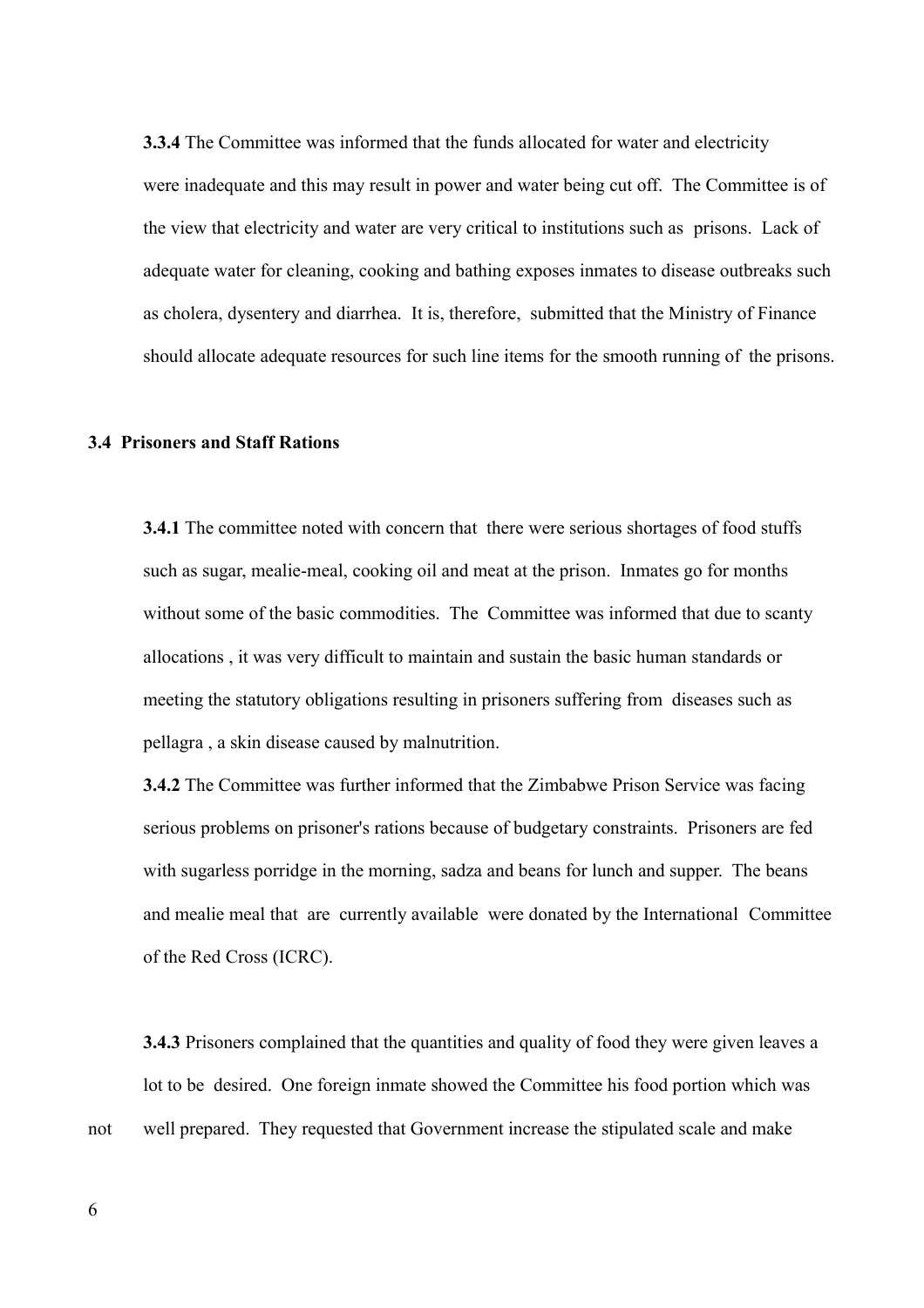provisions to provide proper diet prisoner with special needs especially those suffering from ulcers.

### **3.5 Health**

**3.5.1** There were sick prisoners at the prison, suffering from HIV and AIDS related diseases. The prison doctor informed the Committee that erratic supply of drugs was a problem as most of the essential drugs were not available.

**3.5.2** Prisoners raised concern that they were not referred to specialists when they are sick and that they were not getting enough medical attention. One prisoner admitted at the prison clinic needed an X-Ray urgently but could not get the X-Ray done because the prison did

not have an ambulance to ferry him to Parirenyatwa hospital. In a related case, the Committee was informed that one inmate could not get an X-ray done because the Zimbabwe Prison Services did not have money to pay for the X-ray.

#### **3.6 Prison Kitchens**

**3.6.1** The Committee toured the prisons kitchen, where it was noted that of the ten steam pots, only two were operational. The steam pots use coal and this Committee was informed that the supply of coal was erratic. In view of the above, the Committee felt that there was need for the installation of two electric pots to assist when the boiler was not functioning. The Committee noted that the prison was in need of more food containers, plates and cups for prisoners since prisoners were resorting to use of lunch boxes.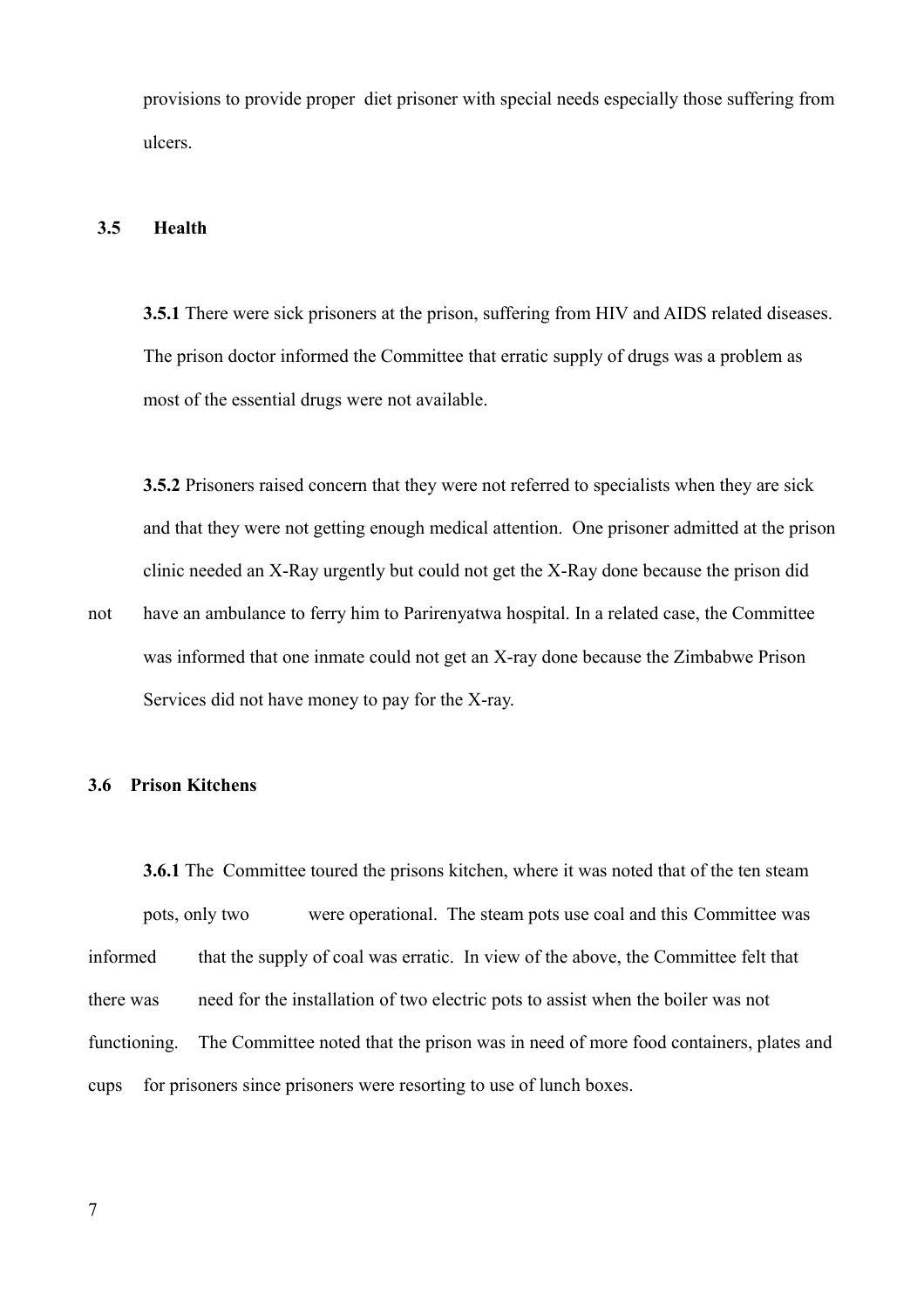- **3.6.2** Food was prepared long before it was served because of erratic power supplies. As a result prisoners were eating cold food which was not healthy. The Committee was informed that the amount of coal used to heat twenty pots was equivalent to coal used to heat two pots. This is not sustainable thus for economic reasons, there is need to urgently replace the steam pots.
	- **3.6.3** The Committee was informed that the prisons have resorted to using firewood and coal for cooking due to erratic power supply. The Committee noted that firewood was scarce and the supply of coal was erratic.

# **3.7 Farming Activities**

**3.7.1** The Committee noted with concern that prison farms were still under-utilized. Officials cited lack of adequate funding as the major hindrance to the farming activities.

## **3.8 Transport and Fuel Shortages**

- **3.8.1** The Committee was informed that lack of transport was hindrance to justice delivery because sometimes prisoners were taken to court very late and at times the prison officers fail to take prisoners to court because of shortage of vehicles. The situation has been exacerbated by the shortage of fuel.
- **3.8.2** At the time of the Committee's visit, Harare Remand Prison had one vehicle which was failing to service all the courts.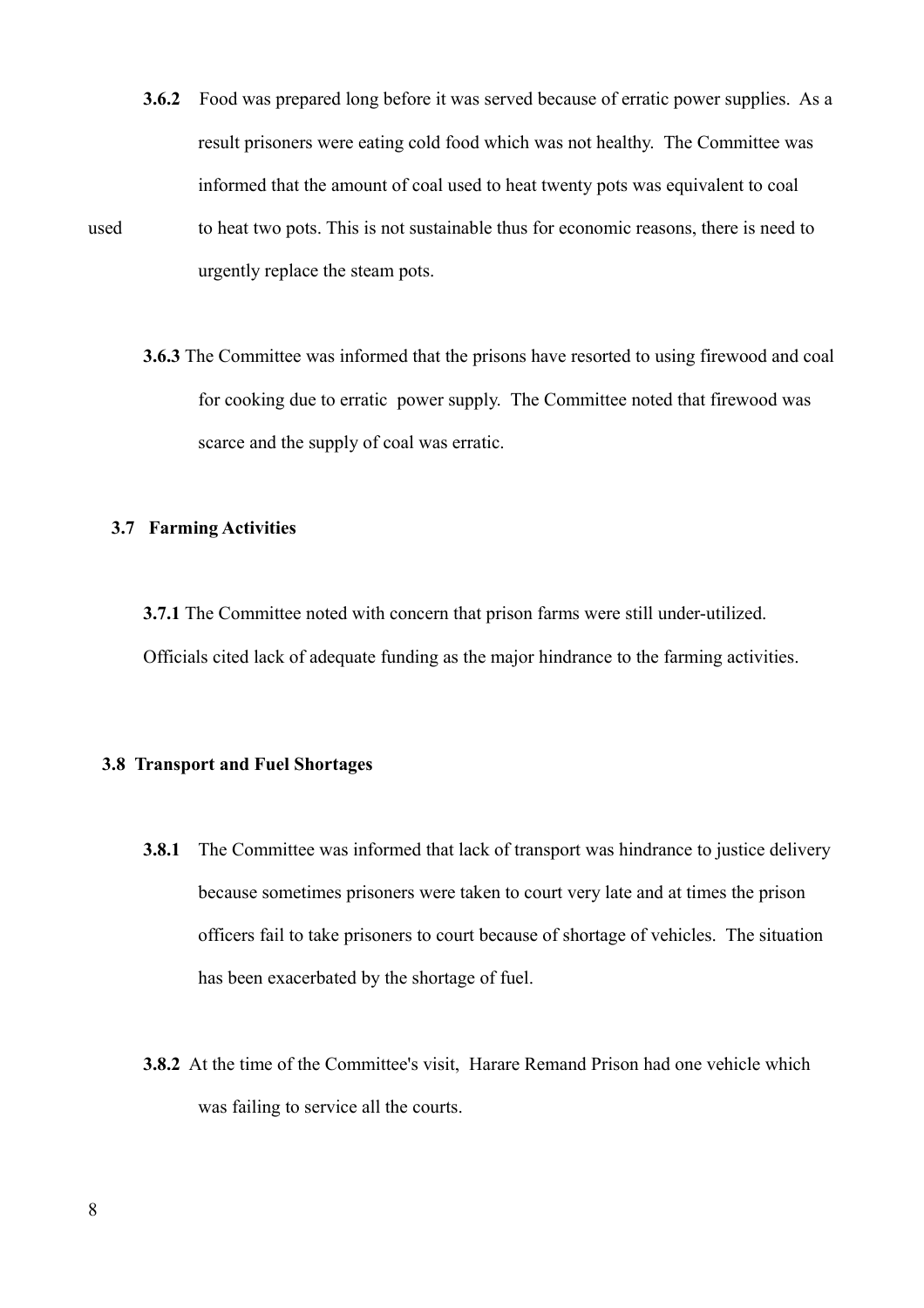**3.8.3** The Committee gathered that Harare Central Prison required:

- (a) 4 buses to service all periodical and local courts
- (b) 2 Lorries to ferry mealie-meal and firewood
- (c) 4 small vehicles for administration duties, escorts, hospital duties and standby.
- **3.8.4** The shortage of transport and fuel in the majority of cases result in the late arrival of prisoners or failure to service the courts. This results in the overcrowding of the prison population.

# **3.9 Accommodation**

- **3.9.1** The staff establishment is not proportional to the staff accommodation in place. The majority of prison officers are resorting to lodging in the high density suburbs and servant quarters in low density areas. This compromises security especially in dealing with emergencies where officers have to be summoned or mobilized.
- **3.9.2** In some circumstances the landlords are inmates in prison custody and the prison officers are at the mercy of such landlord's thereby complaining professional efficiency.

**3.9.3** Staff accommodation is not sufficient as mentioned above and therefore three or four families are sharing a five roomed house.

# **3.10 Consumables**

**3.10.1** The Committee gathered that shortage of consumables for prisoners such as bulbs, soap and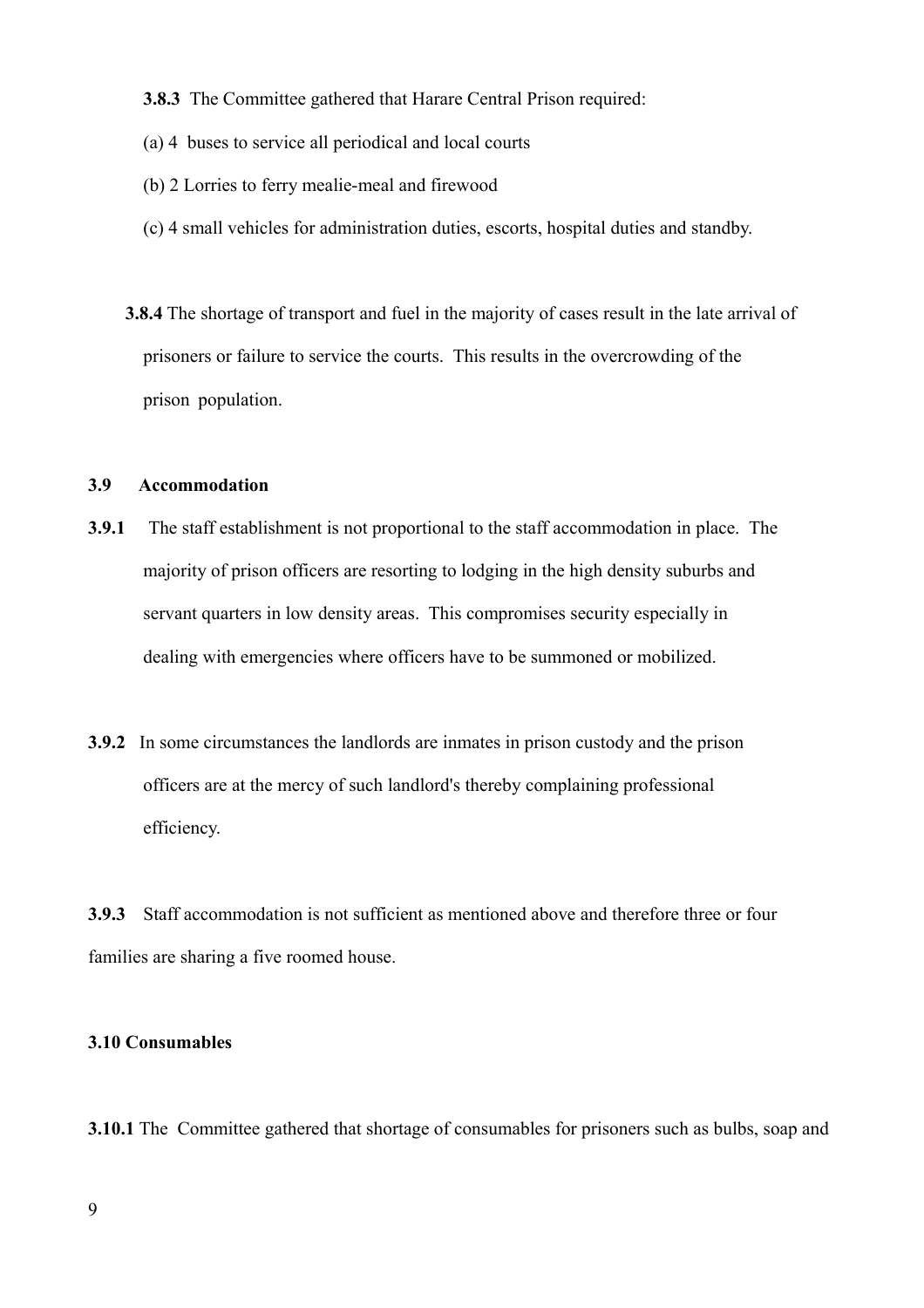toiletries which are of paramount importance in maintaining hygiene for inmate is a problem that needs urgent attention.

**3.10.2** The Committee was highly disturbed to hear from prison officials and prisoners themselves that prisoners had gone for weeks bathing without soap and that prisoners blankets were not washed for months. The Committee was informed that the budget for soap, detergents, and toilet paper was grossly inadequate.

**3.10.3** Prisoners were given a single roll of tissue paper per individual every two weeks and prisoners were complaining that was grossly inadequate. Prisoners are currently going for weeks without toilet paper to the extent that prisoners were tearing blankets and pages from bibles to use as toilet paper.

**3.10.4** The allocations for soap and other detergents was said to be far below the required allocations by prisons. To worsen the situation, the Zimbabwe Prison Services had not been receiving monthly releases for consumables in time.

#### **3.11 Repair and Maintenance**

3.11.1The prison fence is torn and buildings are old and have cracks around. Most of the water pipes, toilets, flushing system and cell grill gates as well as window panes need replacement. The prison paint is worn out thus a new coat of paint is needed to maintain the building.

### **3.12 Young Offenders**

**3.12.1** This Committee was shocked to discover that most of the young offenders were rape convicts. This is worrisome as young people as young as 17 years are already serving sentences for rape. . To note is the fact that the majority of the young rapists came from Bindura in Mashonaland Central.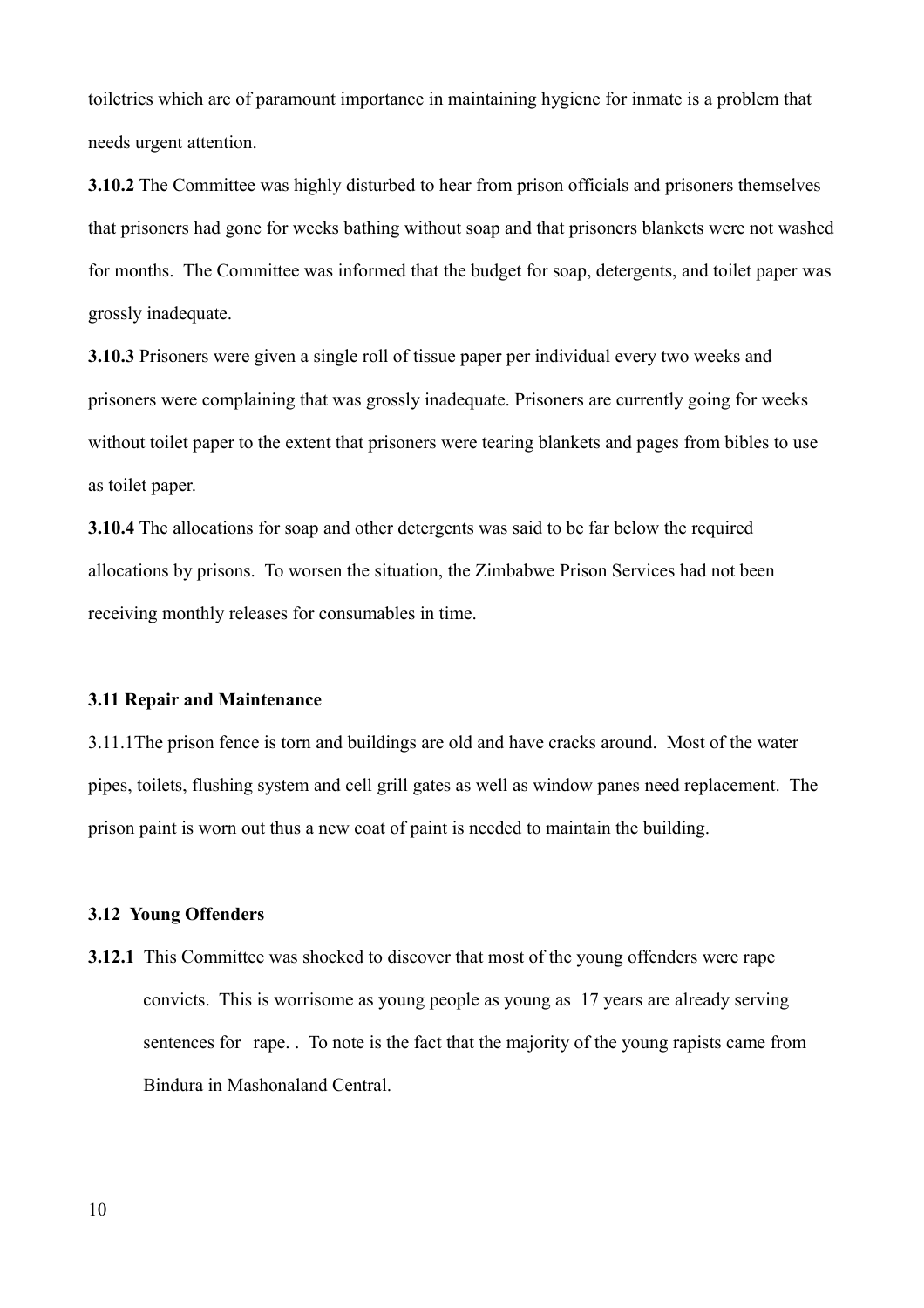### **3.13 Long period on remand**

- **3.13.1** The Committee was disturbed to hear that some prisoners stay as long as eight years on remand without trial. The Committee was concerned that these people are not convicted and that some may be found not guilty after all these years years on remand. The Committee was informed that those prisoners with cases referred to High Court by magistrates are the ones who were staying long on remand. Such prisoners are those alleged to have committed crimes such as armed robbery, rape and murder. Many prisoners complained that their applications for bail were not being considered. It was disturbing to hear that some
- prisoners were granted bail which was not affordable but were still in prison because they had no way of informing relatives.
- **3.13.2** Prison officials complained that courts were taking too long to finalize matters and this has a negative impact on their operations. In some instances such prisoners have stayed in prison for more than five years without trial. In some instances such prisoners told the Committee that their cases were being delayed because of missing documents. In some cases dockets were said to be either missing or document missing from the dockets.

**3.13.3** Prisoners also complained that the sentences they are given are too harsh and have no hope

- of coming out of this prison. They appealed to judicial authorities to pass lighter sentences that allow somebody to come to prison to reform and go back to society to have a normal life.
- **3.13.4** At the time of the Committee's visit there were foreign nationals at Harare Remand Prison. Most of them were said to be in prison because they had no proper documentation. The majority of them claimed that they had lost their passport and when they reported their cases to the police they were arrested and were brought to Remand Prison. The Committee was informed that some of the foreign prisoners had paid deposit fines months before the Committee's visit but were still on remand because the Immigration Department had no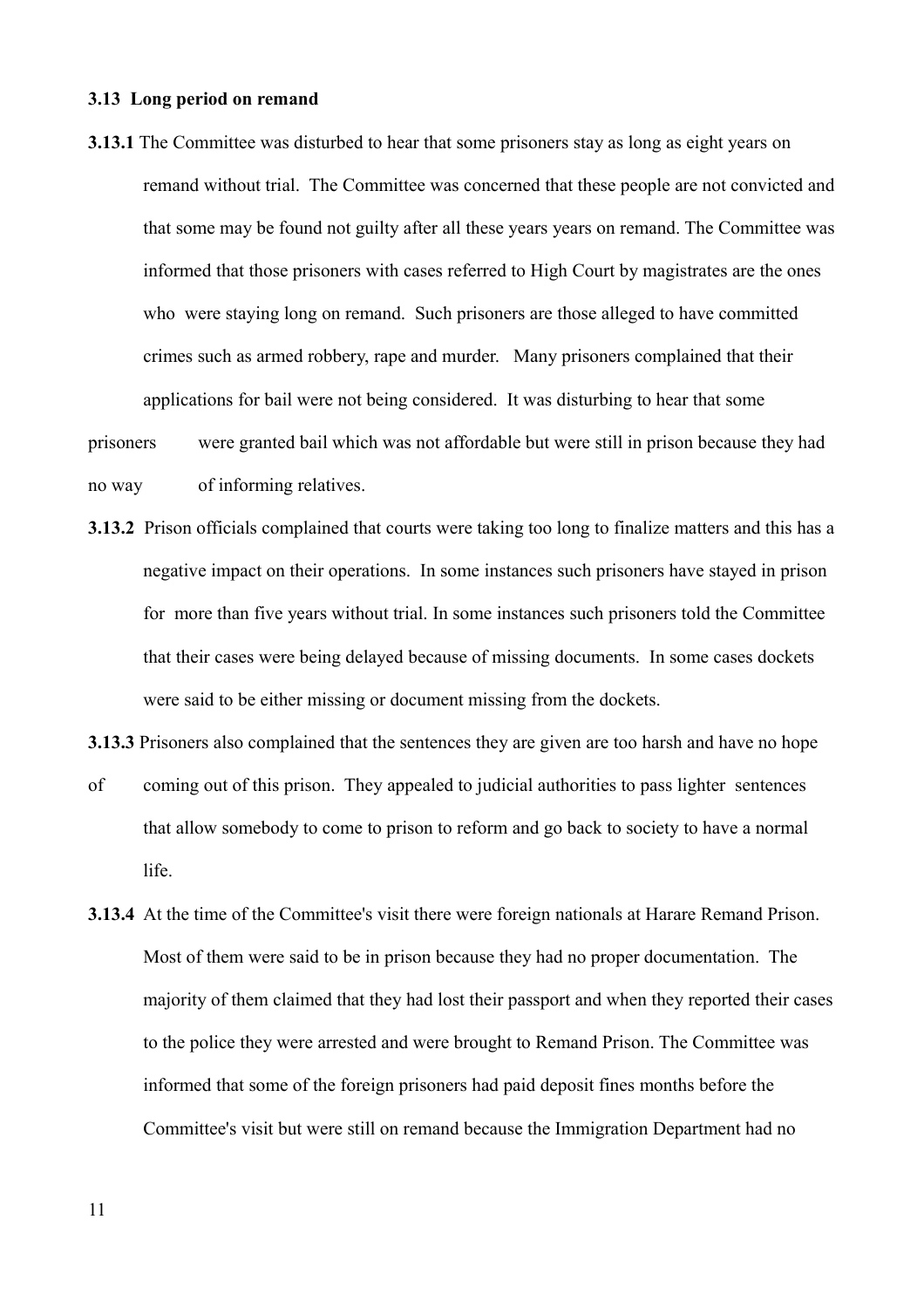money to deport them to their respective countries.

## **3.14 Prisoners**

**3.14.1** Prisoners sentenced to death were being held in prison for a long time in solitary confinement, they are allowed only an hour , a day to exercise and are locked for 23 hours. This has been the case for all the condemned people even those waiting appeals.

**3.14.2** The Committee gathered that one prisoner has been on death row 13 years.

## **4. Recommendations**

**4.1** The Committee notes that problems relating to prisoners' rations, toiletries, water cuts, transport, accommodation as well as farming problems are emanating from budgetary constraints faced by Zimbabwe Prison Service. The Committee therefore, recommends that more funds be allocated for such critical requirements.

**4.2** The Ministry should avail adequate resources for the supply of utilities such as electricity and water to ensure that the persons have continuous supply of electricity and water.

**4.3** Trials should be speed-ed up and prisoners should be granted affordable bail so that courts do not end up remanding undeserving prisoners in custody. This will reduce prison population to manageable levels.

**4.4** The Committee recommends that money paid to prisoners as gratuity upon release be reviewed upwards to enable them to have something to use when they are back in society.

**4.5** More resources must be made available for the construction of staff accommodation so that officers live within the complex and readily available in case of emergency.